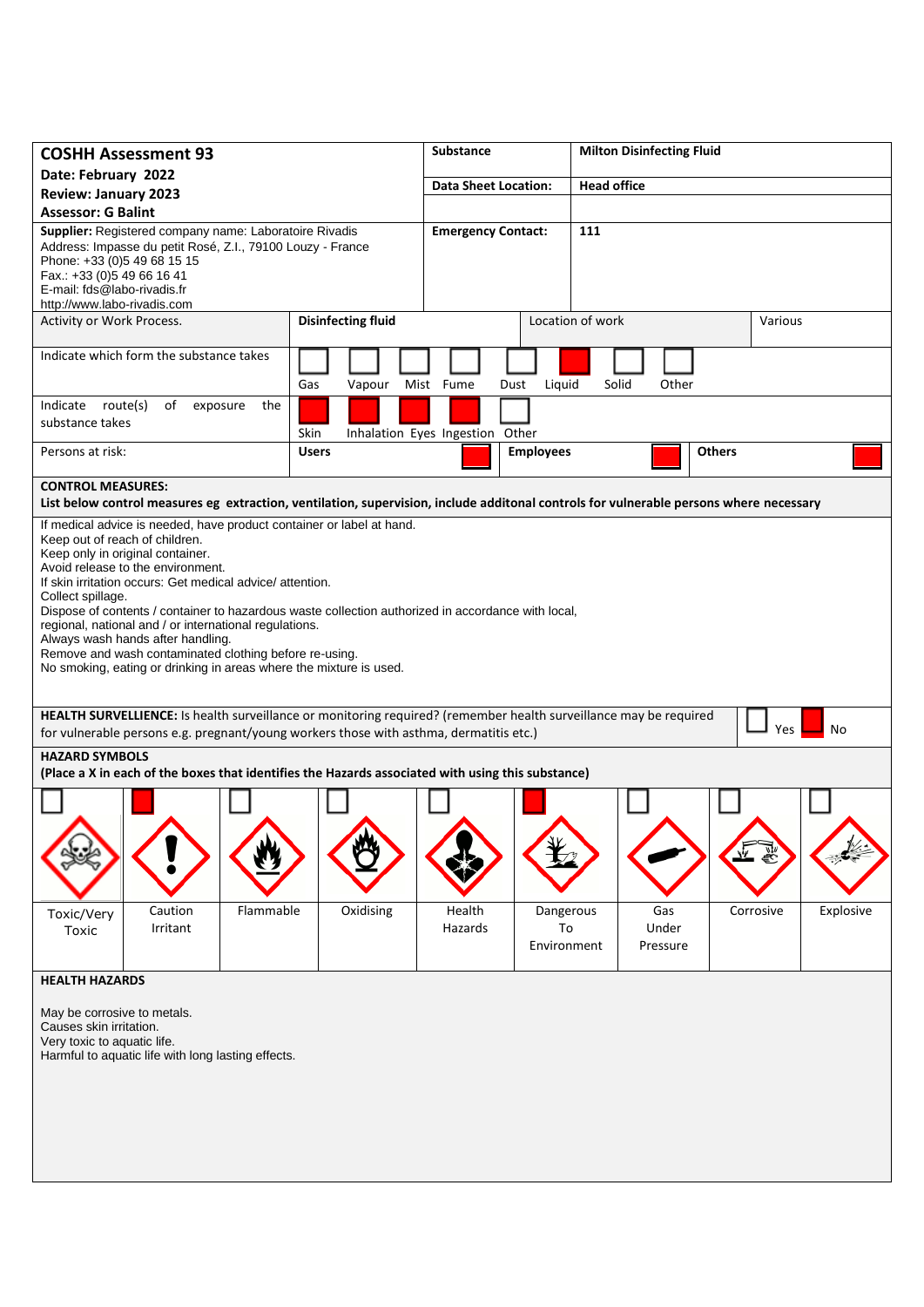| PERSONAL PROTECTIVE EQUIPMENT<br>(Place a X in each of the boxes for mandatory PPE/RPE)      |                 |                                                                                                                                                    |                                                                                                                                                                                                                                                                                                                                                 |                |              |          |              |  |  |  |  |  |
|----------------------------------------------------------------------------------------------|-----------------|----------------------------------------------------------------------------------------------------------------------------------------------------|-------------------------------------------------------------------------------------------------------------------------------------------------------------------------------------------------------------------------------------------------------------------------------------------------------------------------------------------------|----------------|--------------|----------|--------------|--|--|--|--|--|
|                                                                                              |                 |                                                                                                                                                    |                                                                                                                                                                                                                                                                                                                                                 |                |              |          |              |  |  |  |  |  |
|                                                                                              |                 |                                                                                                                                                    |                                                                                                                                                                                                                                                                                                                                                 |                |              |          |              |  |  |  |  |  |
|                                                                                              |                 |                                                                                                                                                    |                                                                                                                                                                                                                                                                                                                                                 |                |              |          |              |  |  |  |  |  |
|                                                                                              | Dust mask       | Respirator                                                                                                                                         | Visor                                                                                                                                                                                                                                                                                                                                           | Eye Protection | <b>Boots</b> | Overalls | Gloves       |  |  |  |  |  |
| <b>FIRST AID MEASURES</b>                                                                    |                 |                                                                                                                                                    |                                                                                                                                                                                                                                                                                                                                                 |                |              |          |              |  |  |  |  |  |
| <b>First aid</b>                                                                             |                 |                                                                                                                                                    |                                                                                                                                                                                                                                                                                                                                                 |                |              |          |              |  |  |  |  |  |
|                                                                                              | Eye contact     | Wash thoroughly with soft, clean water holding the eyelids open.<br>If there is any redness, pain or visual impairment, consult an ophthalmologist |                                                                                                                                                                                                                                                                                                                                                 |                |              |          |              |  |  |  |  |  |
|                                                                                              | Skin contact    |                                                                                                                                                    | Remove contaminated clothing and wash the skin thoroughly with soap and water or a recognised cleaner.<br>Watch out for any remaining product between skin and clothing, watches, shoes, etc.<br>If the contaminated area is widespread and/or there is damage to the skin, a doctor must be consulted or the<br>victim transferred to hospital |                |              |          |              |  |  |  |  |  |
|                                                                                              | Inhalation      |                                                                                                                                                    | In the event of massive inhalation, remove the exposed person to fresh air. Keep warm and at rest                                                                                                                                                                                                                                               |                |              |          |              |  |  |  |  |  |
|                                                                                              | Ingestion       |                                                                                                                                                    | Do not give the victim anything orally.<br>In the event of swallowing, if the quantity is small (no more than one mouthful), rinse the mouth with water and<br>consult a doctor.<br>Seek medical attention immediately, showing the label                                                                                                       |                |              |          |              |  |  |  |  |  |
| FIRE MEASURES (Place a X in each of the boxes that can be used with this COSHH Substance)    |                 |                                                                                                                                                    |                                                                                                                                                                                                                                                                                                                                                 |                |              |          |              |  |  |  |  |  |
| THE PRODUCT IS NON FLAMMABLE. USE FIRE EXTINGUISHING MEDIA SUITABLE FOR THE SURROUNDING FIRE |                 |                                                                                                                                                    |                                                                                                                                                                                                                                                                                                                                                 |                |              |          |              |  |  |  |  |  |
|                                                                                              |                 |                                                                                                                                                    |                                                                                                                                                                                                                                                                                                                                                 |                |              |          |              |  |  |  |  |  |
|                                                                                              |                 |                                                                                                                                                    |                                                                                                                                                                                                                                                                                                                                                 |                |              |          |              |  |  |  |  |  |
|                                                                                              | CO <sub>2</sub> |                                                                                                                                                    | Water                                                                                                                                                                                                                                                                                                                                           | Foam           |              | Powder   | Fire Blanket |  |  |  |  |  |

# **DO NOT USE WATER JET**

Storage

Always keep in original packaging.

Keep the container tightly closed in a dry, well-ventilated place, protected from heat and direct sunlight.

Keep away from food, drink and animal feeding stuffs.

Always wash hands after handling.

Remove and wash contaminated clothing before re-using.

No smoking, eating or drinking in areas where the mixture is used